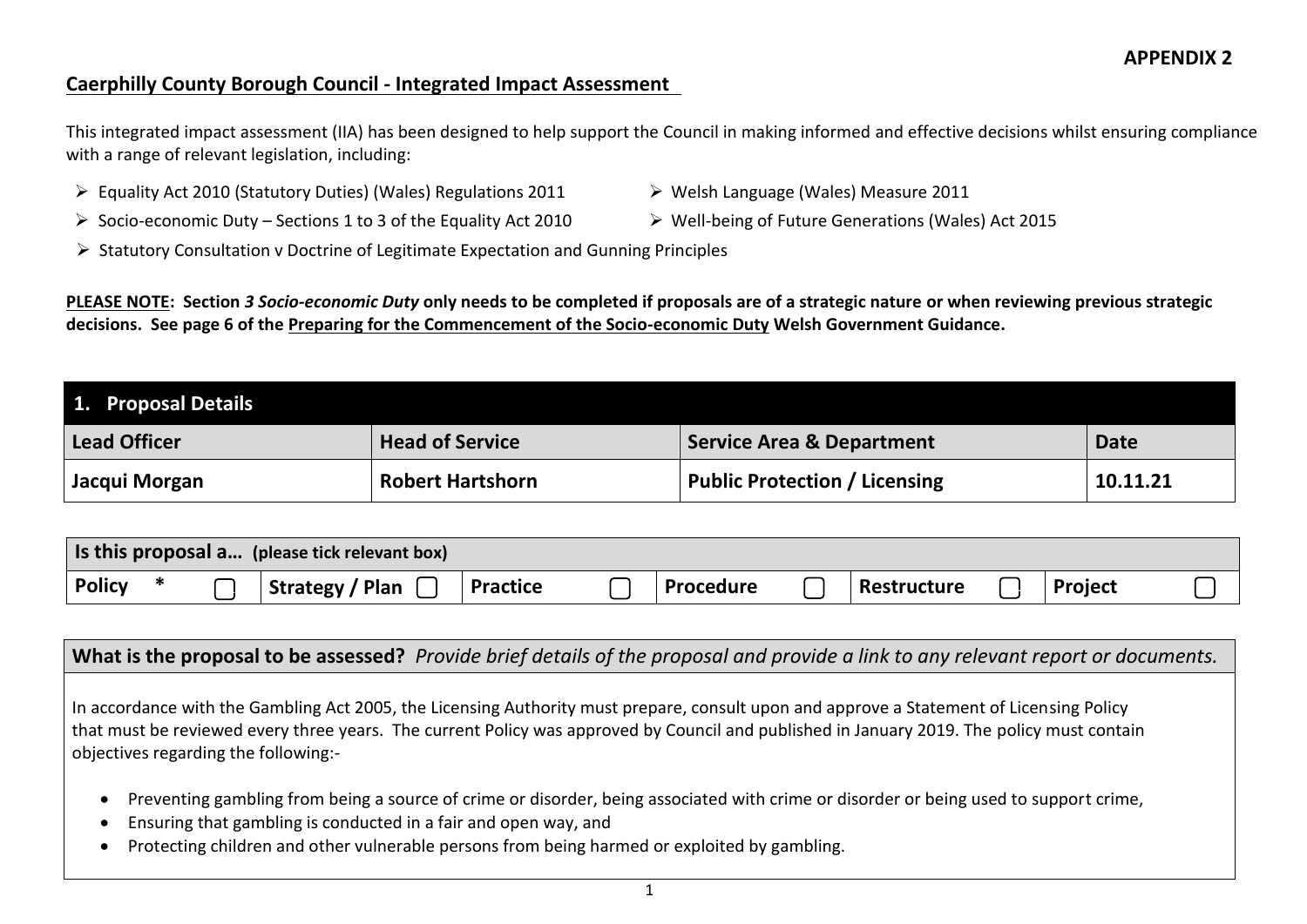The Policy has been reviewed and a consultation exercise undertaken with relevant bodies, individuals, residents and businesses throughout the Borough who have been invited to comment. The revised policy will be considered by Members of the Licensing & Gambling Committee for comment prior to submission to Full Council on the 26<sup>th</sup> January 2022.

The existing policy can be found on the CCBC website at [Statement-of-Licensing-Policy-Gambling-Act.aspx \(caerphilly.gov.uk\)](https://www.caerphilly.gov.uk/CaerphillyDocs/Licensing/Statement-of-Licensing-Policy-Gambling-Act.aspx)

## **2. Equality Act 2010 (Statutory Duties) (Wales) Regulations 2011**

*(The Public Sector Equality Duty requires the Council to have "due regard" to the need to eliminate unlawful discrimination, harassment and victimisation; advance equality of opportunity between different groups; and foster good relations between different groups). Please note that an individual may have more than one protected characteristic.*

| <b>Protected Characteristics</b>                                                                                                                   | Does the proposal have any positive,<br>negative or neutral impacts on the<br>protected characteristics and how?                                                                                                                                                               | If there are negative impacts how will<br>these be mitigated? | What evidence has been used to<br>support this view?                                                                                                                      |
|----------------------------------------------------------------------------------------------------------------------------------------------------|--------------------------------------------------------------------------------------------------------------------------------------------------------------------------------------------------------------------------------------------------------------------------------|---------------------------------------------------------------|---------------------------------------------------------------------------------------------------------------------------------------------------------------------------|
| Age (people of all ages)                                                                                                                           | The policy and statutory objectives<br>specifically aim to protect under 18's<br>from negative impacts of gambling with<br>the following objective -:<br>Protecting children and other<br>vulnerable persons from being<br>exploited<br>harmed<br><b>or</b><br>by<br>gambling. | n/a                                                           | The policy specifically aims to protect<br>young and vulnerable people from<br>gambling harms or exploitation and<br>includes a number of protections to<br>achieve this. |
| Disability (people with<br>disabilities/long term<br>conditions)                                                                                   | A/A                                                                                                                                                                                                                                                                            |                                                               | A/A                                                                                                                                                                       |
| <b>Gender Reassignment</b><br>(anybody who's gender<br>identity or gender<br>expression is different to<br>the sex they were assigned<br>at birth) | n/a                                                                                                                                                                                                                                                                            |                                                               |                                                                                                                                                                           |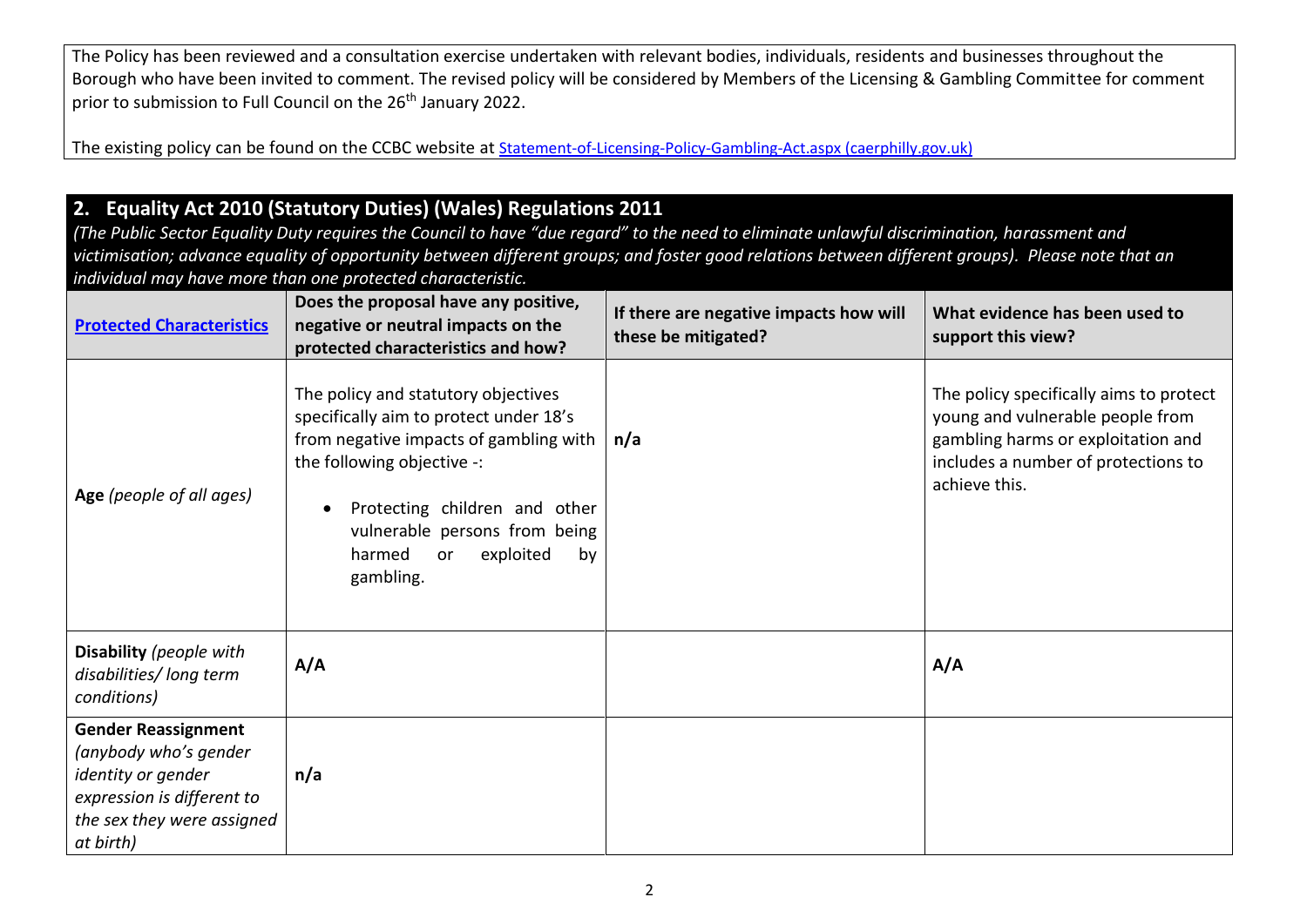| <b>Marriage or Civil</b><br>Partnership (people who<br>are married or in a civil<br>partnership)           | n/a                                                                                                              |                                                               |                                                      |
|------------------------------------------------------------------------------------------------------------|------------------------------------------------------------------------------------------------------------------|---------------------------------------------------------------|------------------------------------------------------|
| <b>Pregnancy and Maternity</b><br>(women who are pregnant<br>and/or on maternity<br>leave)                 | n/a                                                                                                              |                                                               |                                                      |
| Race (people from black,<br>Asian and minority ethnic<br>communities and different<br>racial backgrounds)  | n/a                                                                                                              |                                                               |                                                      |
| <b>Protected Characteristics</b>                                                                           | Does the proposal have any positive,<br>negative or neutral impacts on the<br>protected characteristics and how? | If there are negative impacts how will<br>these be mitigated? | What evidence has been used to<br>support this view? |
| Religion or Belief (people<br>with different religions<br>and beliefs including<br>people with no beliefs) | n/a                                                                                                              |                                                               |                                                      |
| Sex (women and men,<br>girls and boys and those                                                            | n/a                                                                                                              |                                                               |                                                      |
| who self-identify their<br>gender)                                                                         |                                                                                                                  |                                                               |                                                      |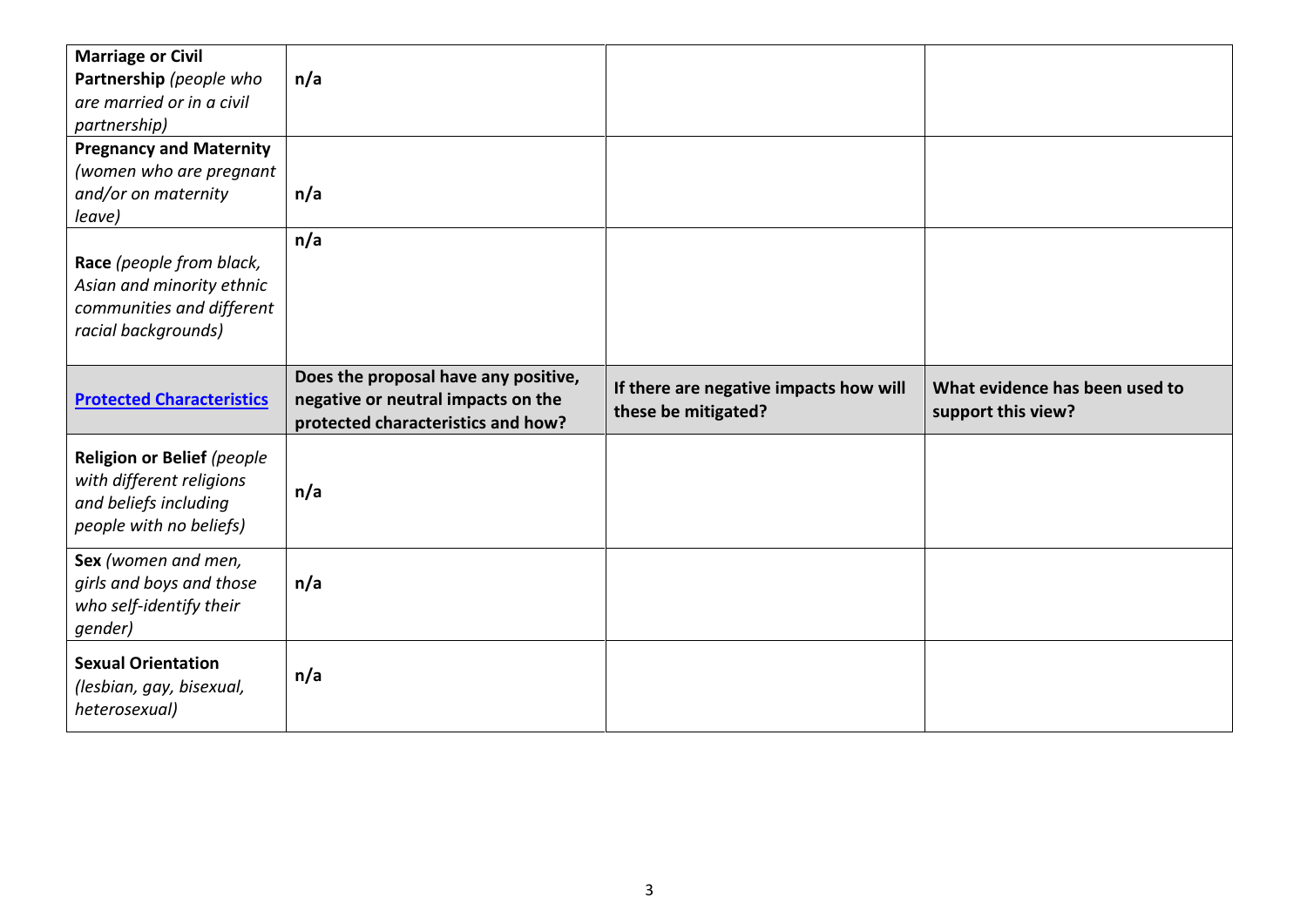## **3. Socio-economic Duty (Strategic Decisions Only)**

*(The Socio-economic Duty gives us an opportunity to do things differently and put tackling inequality genuinely at the heart of key decision making. Socio-economic disadvantage means living on a low income compared to others in Wales, with little or no accumulated wealth, leading to greater material deprivation, restricting the ability to access basic goods and services)*

### **Please consider these additional vulnerable groups and the impact your proposal may or may not have on them:**

| $\triangleright$ Single parents and vulnerable families<br>People with low literacy/numeracy<br>Pensioners<br>Looked after children<br>> Homeless people | $\triangleright$ Carers<br><b>Armed Forces Community</b><br>Students<br>Single adult households<br>People misusing substances | People of all ages leaving a care setting                     | $\triangleright$ People who have experienced the asylum system<br>People living in the most deprived areas in Wales (WIMD)<br>$\triangleright$ People involved in the criminal justice system |
|----------------------------------------------------------------------------------------------------------------------------------------------------------|-------------------------------------------------------------------------------------------------------------------------------|---------------------------------------------------------------|-----------------------------------------------------------------------------------------------------------------------------------------------------------------------------------------------|
| <b>Socio-economic Disadvantage</b>                                                                                                                       | Does the proposal have any positive,<br>negative or neutral impacts on the<br>following and how?                              | If there are negative impacts how<br>will these be mitigated? | What evidence has been used to<br>support this view?                                                                                                                                          |
| Low Income / Income Poverty<br>(cannot afford to maintain regular<br>payments such as bills, food,<br>clothing, transport etc.)                          |                                                                                                                               |                                                               |                                                                                                                                                                                               |
| <b>Socio-economic Disadvantage</b>                                                                                                                       | Does the proposal have any<br>positive, negative or neutral<br>impacts on the following and how?                              | If there are negative impacts how<br>will these be mitigated? | What evidence has been used to<br>support this view?                                                                                                                                          |
| Low and/or No Wealth (enough                                                                                                                             |                                                                                                                               |                                                               |                                                                                                                                                                                               |
| money to meet basic living costs                                                                                                                         |                                                                                                                               |                                                               |                                                                                                                                                                                               |
| and pay bills but have no savings to                                                                                                                     |                                                                                                                               |                                                               |                                                                                                                                                                                               |
| deal with any unexpected spends                                                                                                                          |                                                                                                                               |                                                               |                                                                                                                                                                                               |
| and no provisions for the future)                                                                                                                        |                                                                                                                               |                                                               |                                                                                                                                                                                               |
| <b>Material Deprivation (unable to</b>                                                                                                                   |                                                                                                                               |                                                               |                                                                                                                                                                                               |
| access basic goods and services i.e.                                                                                                                     |                                                                                                                               |                                                               |                                                                                                                                                                                               |
| financial products like life                                                                                                                             |                                                                                                                               |                                                               |                                                                                                                                                                                               |
| insurance, repair/replace broken                                                                                                                         |                                                                                                                               |                                                               |                                                                                                                                                                                               |
| electrical goods, warm home,                                                                                                                             |                                                                                                                               |                                                               |                                                                                                                                                                                               |
| hobbies etc.)                                                                                                                                            |                                                                                                                               |                                                               |                                                                                                                                                                                               |
| Area Deprivation (where you live                                                                                                                         |                                                                                                                               |                                                               |                                                                                                                                                                                               |
| (rural areas), where you work                                                                                                                            |                                                                                                                               |                                                               |                                                                                                                                                                                               |
| (accessibility of public transport)                                                                                                                      |                                                                                                                               |                                                               |                                                                                                                                                                                               |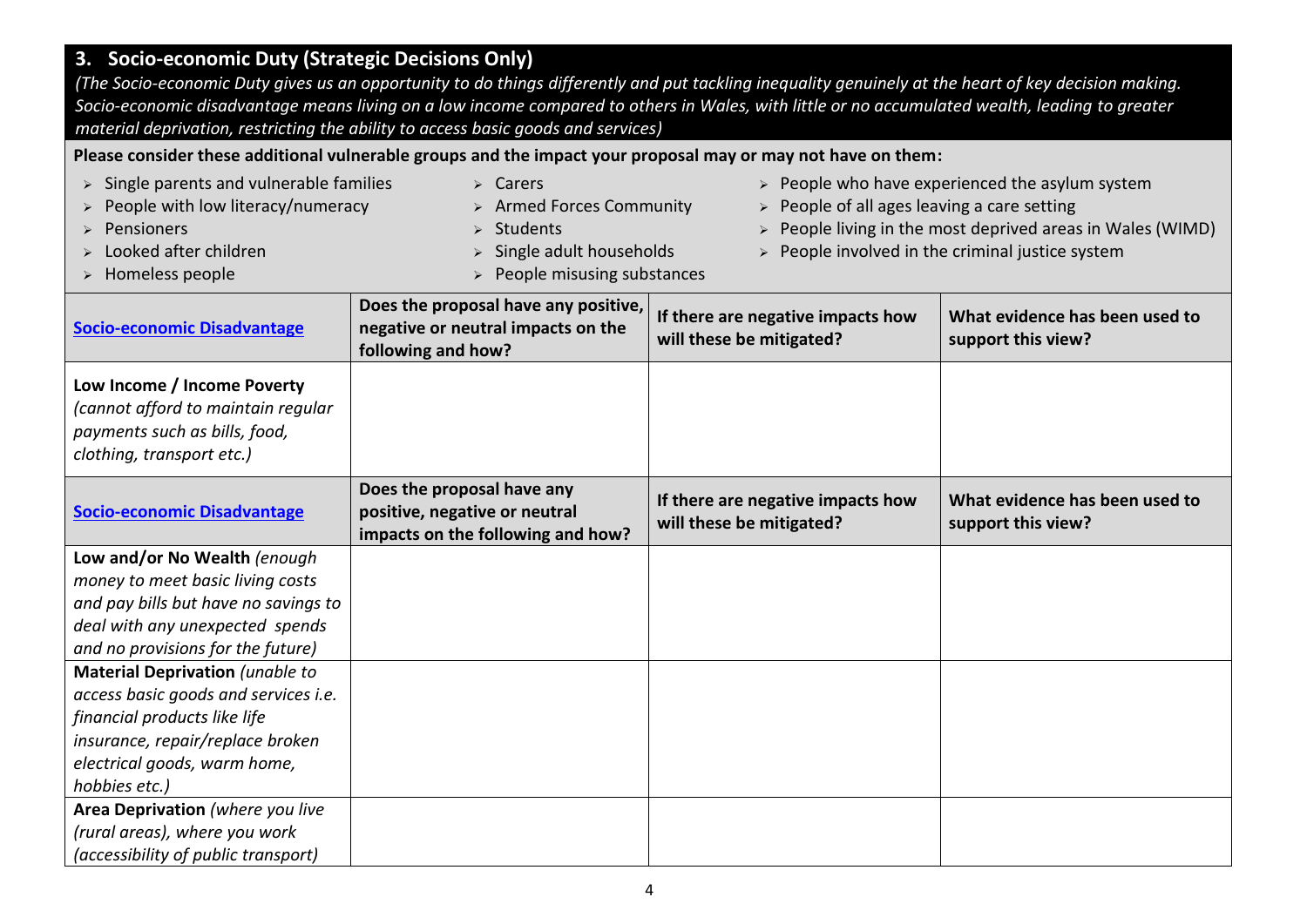| Socio-economic Background<br>(social class i.e. parents education,<br>employment and income) |  |  |
|----------------------------------------------------------------------------------------------|--|--|
| Socio-economic Disadvantage                                                                  |  |  |
| (What cumulative impact will the                                                             |  |  |
| proposal have on people or groups                                                            |  |  |
| because of their protected                                                                   |  |  |
| characteristic(s) or vulnerability or                                                        |  |  |
| because they are already                                                                     |  |  |
| disadvantaged)                                                                               |  |  |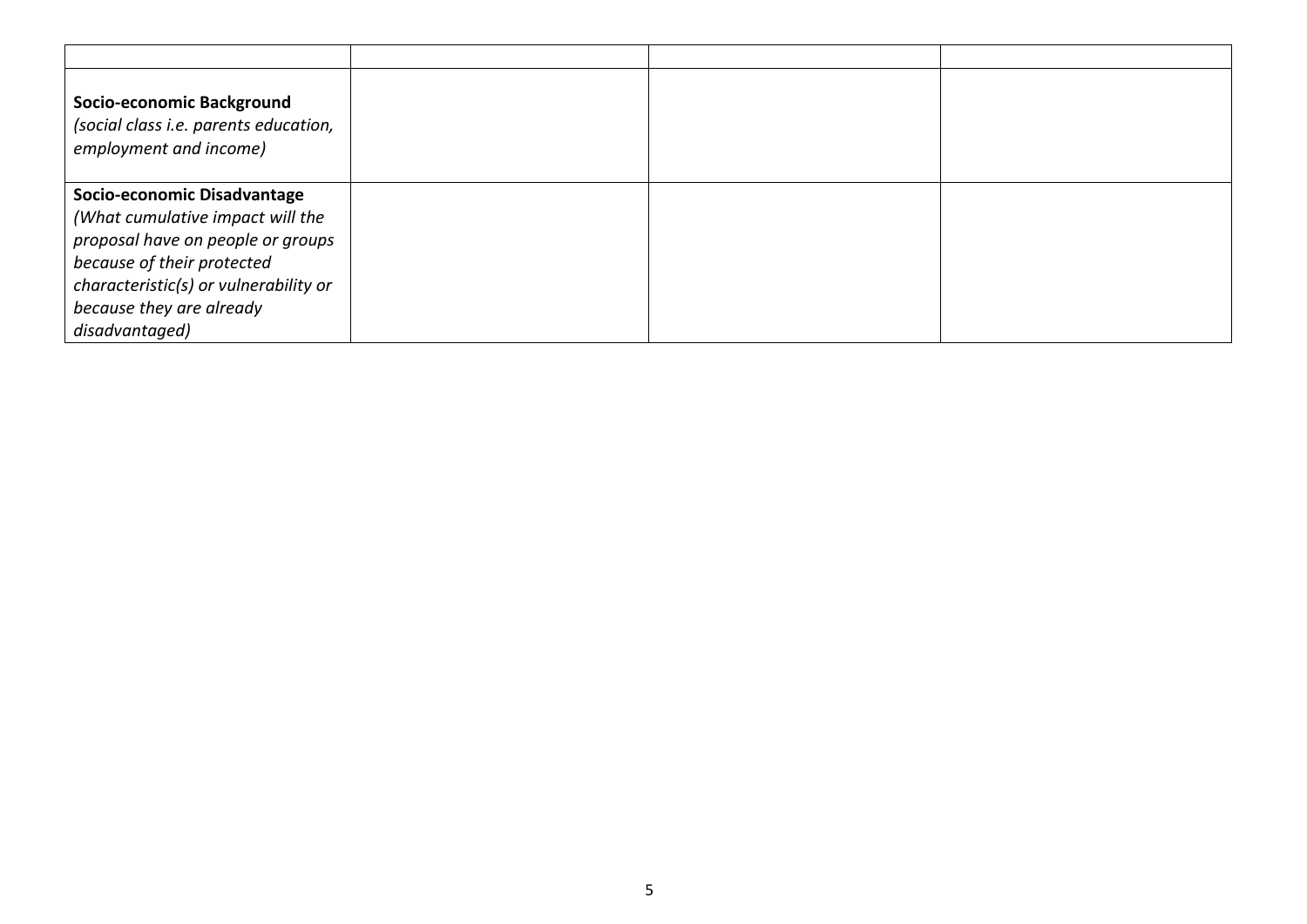## **4. Corporate Plan – Council's Well-being Objectives**

*(How does your proposal deliver against any/all of the Council's Well-being Objectives? Which in turn support the national well-being goals for Wales as outlined in the Well-being of Future Generations (Wales) Act 2015. Are there any impacts (positive, negative or neutral? If there are negative impacts how have these been mitigated?) [Well-being Objectives](https://www.caerphilly.gov.uk/CaerphillyDocs/Council-and-democracy/Corporate_Plan_2018-2023.aspx)*

| <b>Objective 1</b> - Improve education opportunities for all                                                                                                                                                | n/a                                                                                                                                                                                                                                                                                                                                                                                                                                                                                                                                                                                                                                                                                               |
|-------------------------------------------------------------------------------------------------------------------------------------------------------------------------------------------------------------|---------------------------------------------------------------------------------------------------------------------------------------------------------------------------------------------------------------------------------------------------------------------------------------------------------------------------------------------------------------------------------------------------------------------------------------------------------------------------------------------------------------------------------------------------------------------------------------------------------------------------------------------------------------------------------------------------|
| <b>Objective 2 - Enabling employment</b>                                                                                                                                                                    | Gambling establishments provide employment opportunities within the county<br>borough.                                                                                                                                                                                                                                                                                                                                                                                                                                                                                                                                                                                                            |
| Objective 3 - Address the availability, condition and sustainability of<br>homes throughout the county borough and provide advice, assistance n/a<br>or support to help improve people's well-being         |                                                                                                                                                                                                                                                                                                                                                                                                                                                                                                                                                                                                                                                                                                   |
| Objective 4 - Promote a modern, integrated and sustainable<br>transport system that increases opportunity, promotes prosperity<br>and minimises the adverse impact on the environment                       | n/a                                                                                                                                                                                                                                                                                                                                                                                                                                                                                                                                                                                                                                                                                               |
| <b>Objective 5</b> - Creating a county borough that supports healthy<br>lifestyle in accordance with the Sustainable Development principle<br>with in the Well-being of Future Generations (Wales) Act 2015 | The licensing objectives are key pillars to protection from the harms associated<br>with gambling.<br>The Council recognises that the licensing function is only one means of<br>promoting delivery of the three licensing objectives and should not therefore be<br>seen as a means for solving any or all problems associated with gambling within<br>the community. The Council continues to work in partnership with neighbouring<br>authorities, Heddlu Gwent Police, Public Health, the Safer Caerphilly County<br>Borough Community Safety Partnership, local businesses, local people and<br>those involved in child protection to promote the licensing objectives as<br>outlined above. |
| Objective 6 - Support citizens to remain independent and improve                                                                                                                                            |                                                                                                                                                                                                                                                                                                                                                                                                                                                                                                                                                                                                                                                                                                   |
| their well-being                                                                                                                                                                                            | n/a                                                                                                                                                                                                                                                                                                                                                                                                                                                                                                                                                                                                                                                                                               |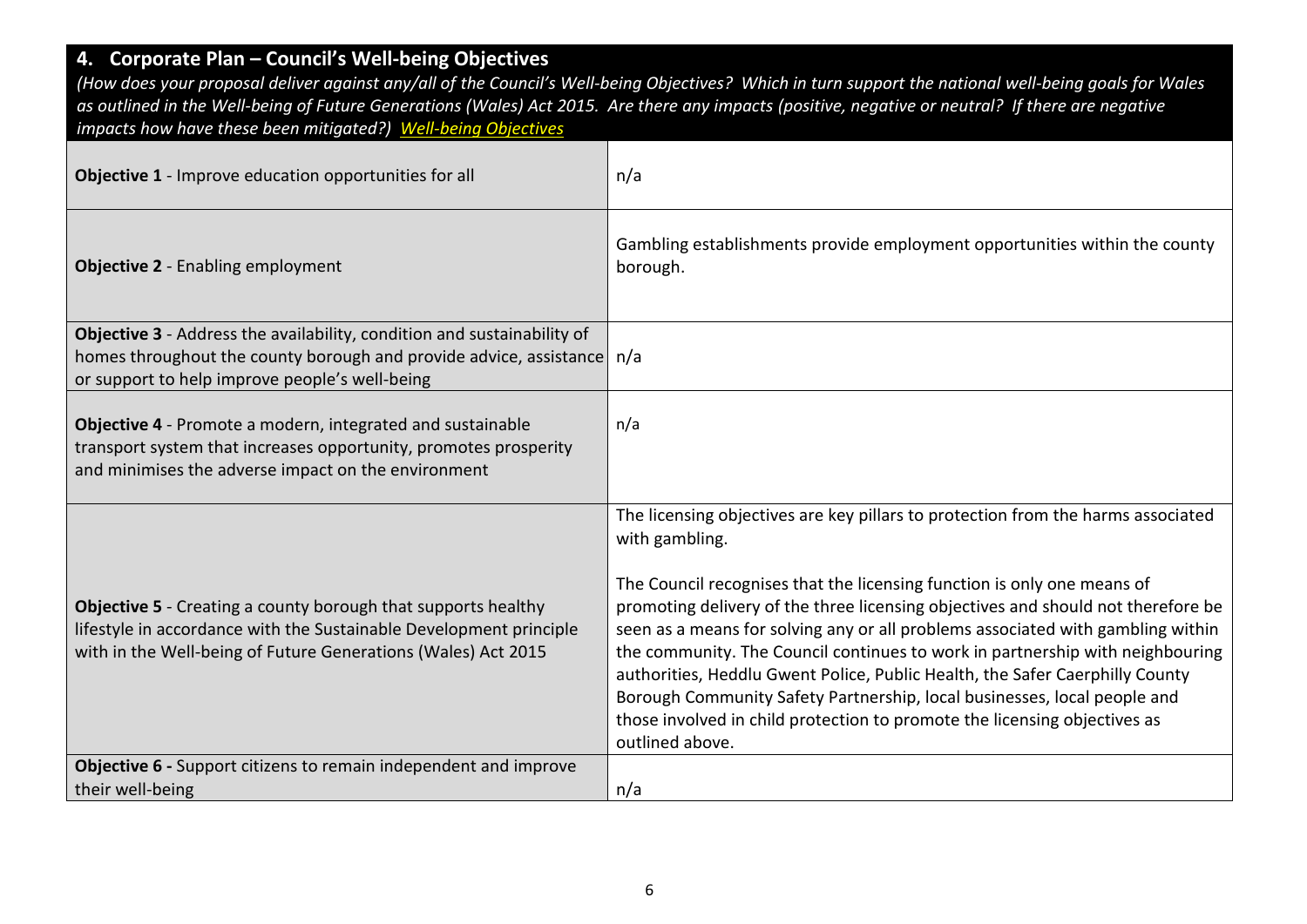## **4a. Links to any other relevant Council Policy**

*(How does your proposal deliver against any other relevant Council Policy?)*

The Council expects that in granting an authorisation the holder of that authorisation will take all reasonable and practical steps to prevent and eliminate unlawful discrimination and to promote equality of opportunity and good relations within and between staff, customers and visitors.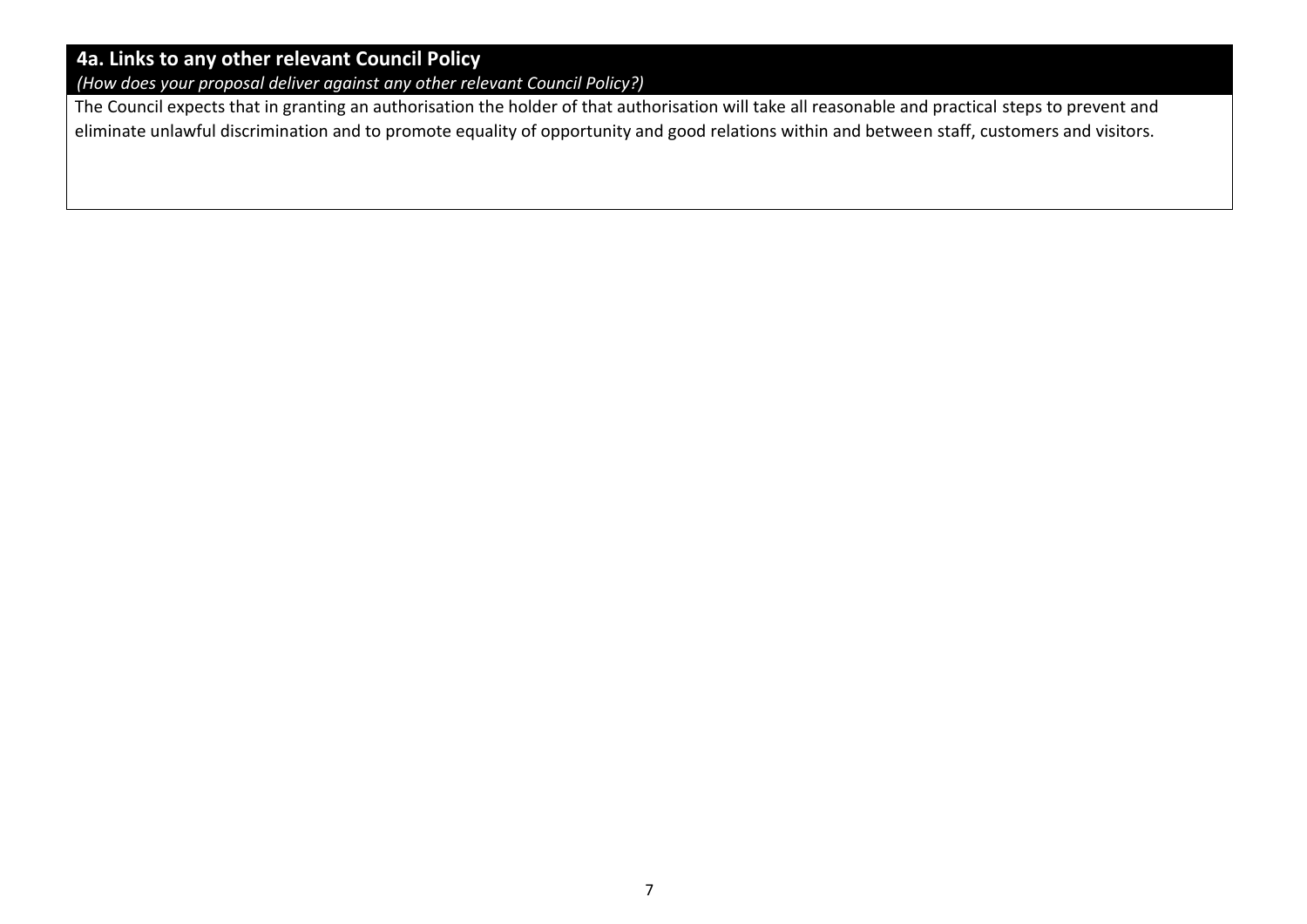| 5. Well-being of Future Generations (Wales) Act 2015 - The Five Ways of Working (ICLIP)<br>(Also known as the sustainable development principles. The Act requires the Council to consider how any proposal improves the economic, social, |                                                                                                                                                                                                                                                                                                                                                                                                                                                                                                                                                                                   |  |  |
|--------------------------------------------------------------------------------------------------------------------------------------------------------------------------------------------------------------------------------------------|-----------------------------------------------------------------------------------------------------------------------------------------------------------------------------------------------------------------------------------------------------------------------------------------------------------------------------------------------------------------------------------------------------------------------------------------------------------------------------------------------------------------------------------------------------------------------------------|--|--|
|                                                                                                                                                                                                                                            | environmental and cultural well-being of Wales using the five ways of working as a baseline)                                                                                                                                                                                                                                                                                                                                                                                                                                                                                      |  |  |
| <b>Ways of Working</b>                                                                                                                                                                                                                     | How have you used the Sustainable Development Principles in forming the proposal?                                                                                                                                                                                                                                                                                                                                                                                                                                                                                                 |  |  |
| <b>Long Term</b>                                                                                                                                                                                                                           | The policy is required to be reviewed and consulted upon every three years to ensure it is relevant and keeps up to date with<br>societal behaviours and legislator changes.                                                                                                                                                                                                                                                                                                                                                                                                      |  |  |
| <b>Prevention</b>                                                                                                                                                                                                                          | There is an emphasis on prevention as the policy and the licensing process ensures that a number of checks and safeguards are in<br>place before a licence is granted. There is also involvement particularly through the consultation process for applications allowing<br>other agencies and the community to input into the decision making process.                                                                                                                                                                                                                           |  |  |
| Integration                                                                                                                                                                                                                                | Under the Act and the policy interested Parties can make representations about licence applications, or apply for a review of an<br>existing licence based on the three licensing objectives as detailed above.<br>An Interested Party is someone who:-<br>(a) Lives sufficiently close to the premises to be likely to be affected by the authorised activities;                                                                                                                                                                                                                 |  |  |
|                                                                                                                                                                                                                                            | (b) Has business interests that might be affected by the authorised activities; or<br>Represents persons in either of the two groups above.<br>By consulting widely prior to this Policy Statement being published, the Council will take full account of local policies covering crime<br>prevention, culture, transport, planning and tourism as part of an integrated strategy for the Council, Police and other agencies.<br>Many of these strategies may not be directly related to the promotion of the three licensing objectives, but may indirectly impact<br>upon them. |  |  |
| <b>Collaboration</b>                                                                                                                                                                                                                       | When preparing the revised Statement, the Authority must have regard to legislative changes and the Guidance issued by the<br>Gambling Commission. In addition the revised policy has been developed following collaboration with neighbouring authorities<br>comprising the Gwent Licensing Forum, i.e. Torfaen, Monmouthshire, Blaenau Gwent and Newport. The collaboration addressed<br>common themes affecting all authorities but did not address local issues or considerations particular to each authority.                                                               |  |  |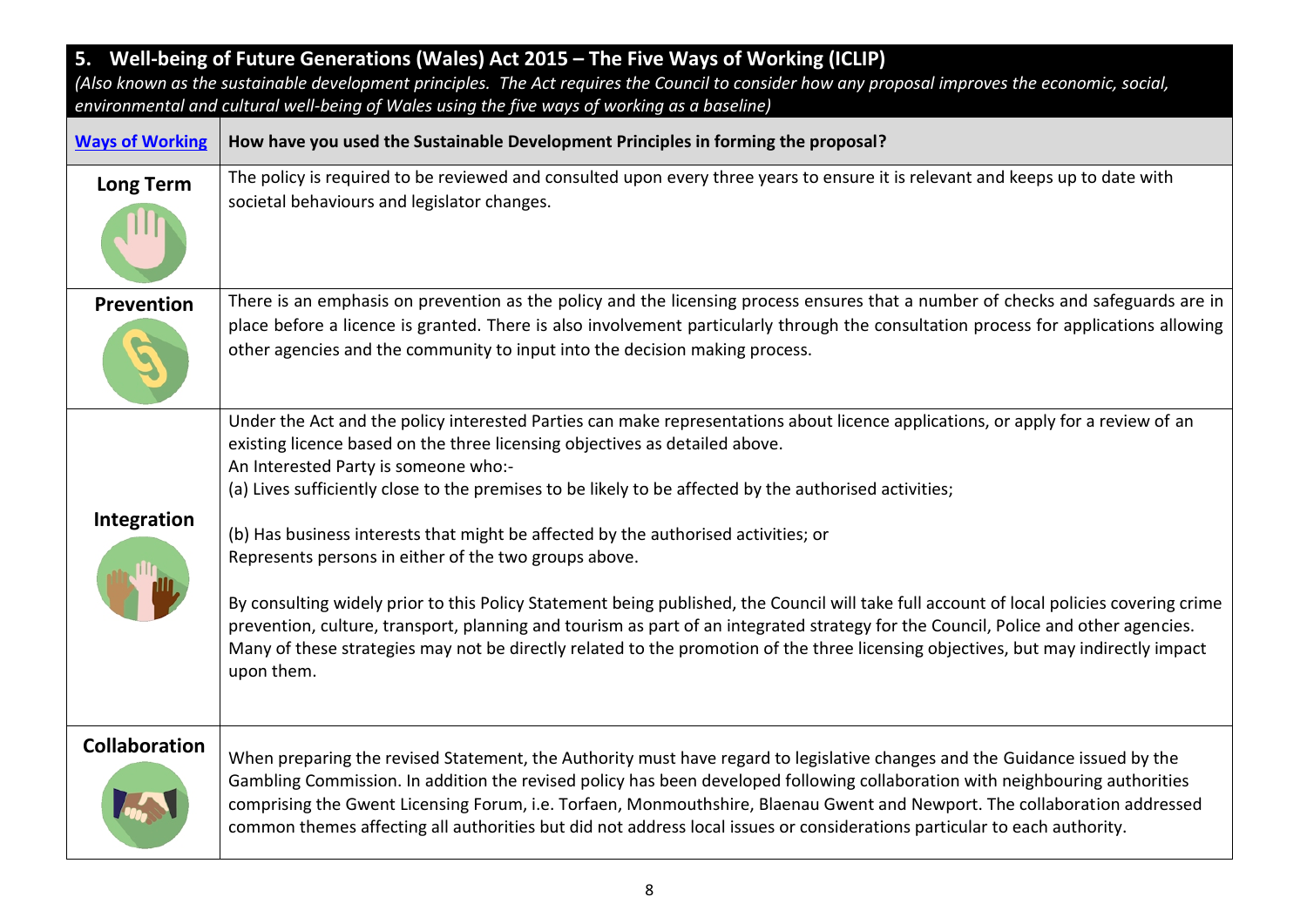| Involvement |  |
|-------------|--|
|             |  |

The Council recognises that the licensing function is only one means of promoting delivery of the three objectives and should not therefore be seen as a means for solving any or all problems associated with gambling within the community. The Council will therefore continue to work in partnership with neighbouring authorities, Heddlu Gwent Police, Public Health, the Safer Caerphilly County Borough Community Safety Partnership, local businesses, local people and those involved in child protection to promote the licensing objectives as outlined. In addition, the Council recognises its duty under Section 17 of the Crime and Disorder Act 1998, with regard to the prevention of crime and disorder.

The Council has consulted widely upon the Statement of licensing policy prior to finalising it for consideration by Members. Consultation has been conducted in line with the Act and the Gambling Commission's Guidance. A list of those persons consulted is attached as Annex 1of the policy document.

| 6. Well-being of Future Generations (Wales) Act 2015                                                                                                                                                                                                                                                                                                                                                                                                                                        |                                                                                                                                                                                                                                                                                                                                                                                                                                                                                                                                                                                                                      |  |
|---------------------------------------------------------------------------------------------------------------------------------------------------------------------------------------------------------------------------------------------------------------------------------------------------------------------------------------------------------------------------------------------------------------------------------------------------------------------------------------------|----------------------------------------------------------------------------------------------------------------------------------------------------------------------------------------------------------------------------------------------------------------------------------------------------------------------------------------------------------------------------------------------------------------------------------------------------------------------------------------------------------------------------------------------------------------------------------------------------------------------|--|
| <b>Well-being Goals</b>                                                                                                                                                                                                                                                                                                                                                                                                                                                                     | Does the proposal maximise our contribution to the Well-being Goal and how?                                                                                                                                                                                                                                                                                                                                                                                                                                                                                                                                          |  |
| <b>A Prosperous Wales</b><br>An innovative, productive and low carbon society<br>which recognises the limits of the global environment<br>and therefore uses resources efficiently and<br>proportionately (including acting on climate change);<br>and which develops a skilled and well-educated<br>population in an economy which generates wealth<br>and provides employment opportunities, allowing<br>people to take advantage of the wealth generated<br>through securing decent work | Gambling establishments provide employment opportunities within the county borough.<br>Section 153 of the Gambling Act 2005 requires that the Council when making decisions about<br>premises licences and temporary use notices should aim to permit the use of premises for<br>gambling insofar as it is:<br>• In accordance with any relevant code of practice issued by the Gambling Commission;<br>• In accordance with any relevant guidance issued by the Gambling Commission;<br>• Reasonably consistent with the licensing objectives;<br>. In accordance with the Council's Statement of Licensing Policy. |  |
| <b>A Resilient Wales</b><br>A nation which maintains and enhances a biodiverse<br>natural environment healthy functioning ecosystems<br>that support social, economic and ecological                                                                                                                                                                                                                                                                                                        | N/A                                                                                                                                                                                                                                                                                                                                                                                                                                                                                                                                                                                                                  |  |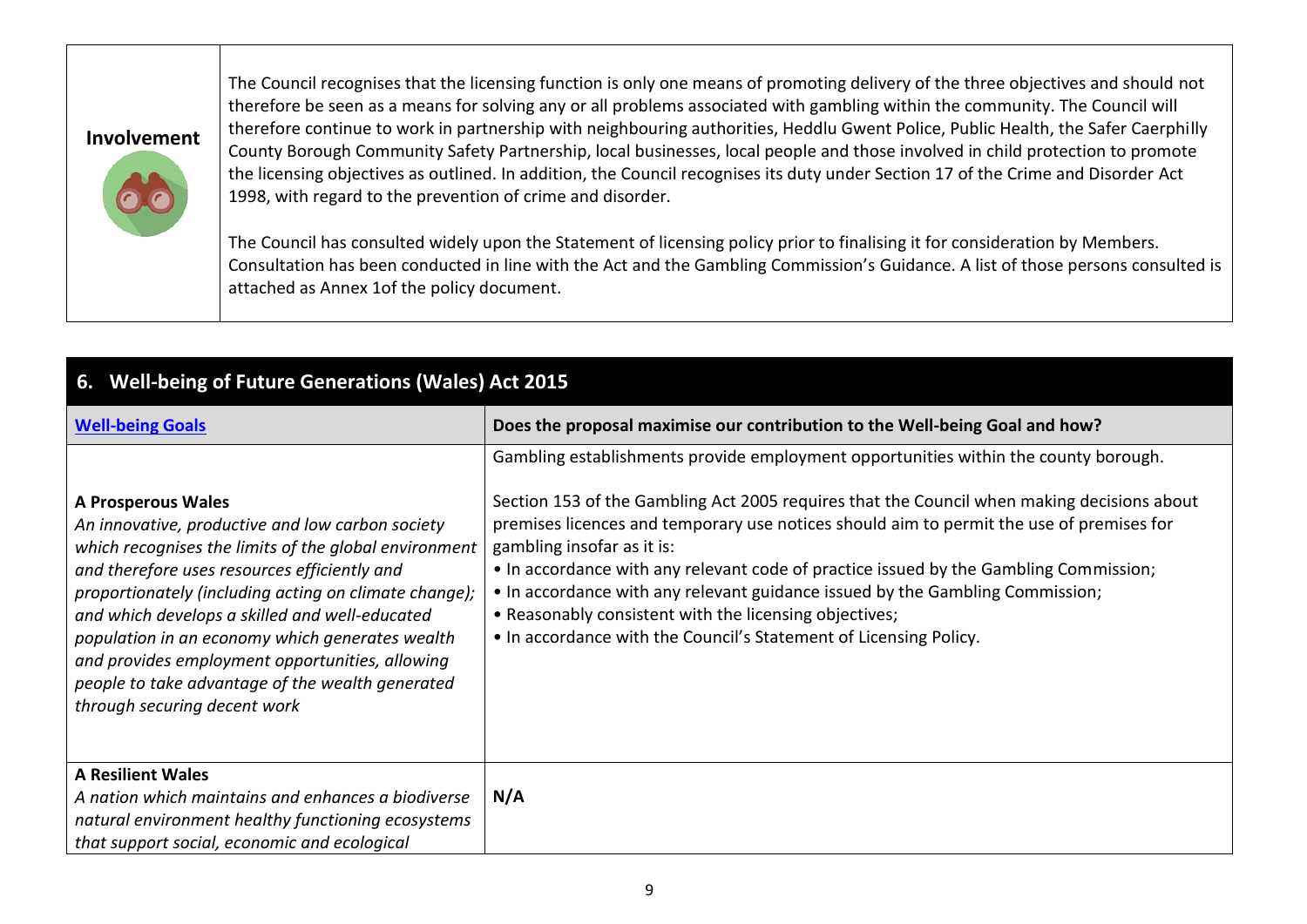| resilience and the capacity to adapt to change (for<br>climate change)                                                                                                                                       |                                                                                                                                                                                                                                                                                                                                                                                                                                                                                                                                                                                                                                                                                                                                                                                                                                                               |
|--------------------------------------------------------------------------------------------------------------------------------------------------------------------------------------------------------------|---------------------------------------------------------------------------------------------------------------------------------------------------------------------------------------------------------------------------------------------------------------------------------------------------------------------------------------------------------------------------------------------------------------------------------------------------------------------------------------------------------------------------------------------------------------------------------------------------------------------------------------------------------------------------------------------------------------------------------------------------------------------------------------------------------------------------------------------------------------|
| <b>A Healthier Wales</b><br>A society in which people's physical and mental well-<br>being is maximised and in which choices and<br>behaviours that benefit future health are understood                     | The licensing objectives are key pillars to protection from the harms associated with gambling.<br>The Council recognises that the licensing function is only one means of promoting delivery of<br>the three licensing objectives and should not therefore be seen as a means for solving any or all<br>problems associated with gambling within the community. The Council will therefore continue<br>to work in partnership with neighbouring authorities, Heddlu Gwent Police, Public Health, the<br>Safer Caerphilly County Borough Community Safety Partnership, local businesses, local people<br>and those involved in child protection to promote the licensing objectives as outlined. In<br>addition, the Council recognises its duty under Section 17 of the Crime and Disorder Act 1998,<br>with regard to the prevention of crime and disorder. |
| <b>A More Equal Wales</b><br>A society that enables people to fulfil their potential<br>no matter what their background or circumstances<br>(including their socio-economic background and<br>circumstances) | The Council ensures that it treats all individuals who are renewing or making new applications<br>for licenses, with equal respect in line with the Council's Strategic Equality Plan                                                                                                                                                                                                                                                                                                                                                                                                                                                                                                                                                                                                                                                                         |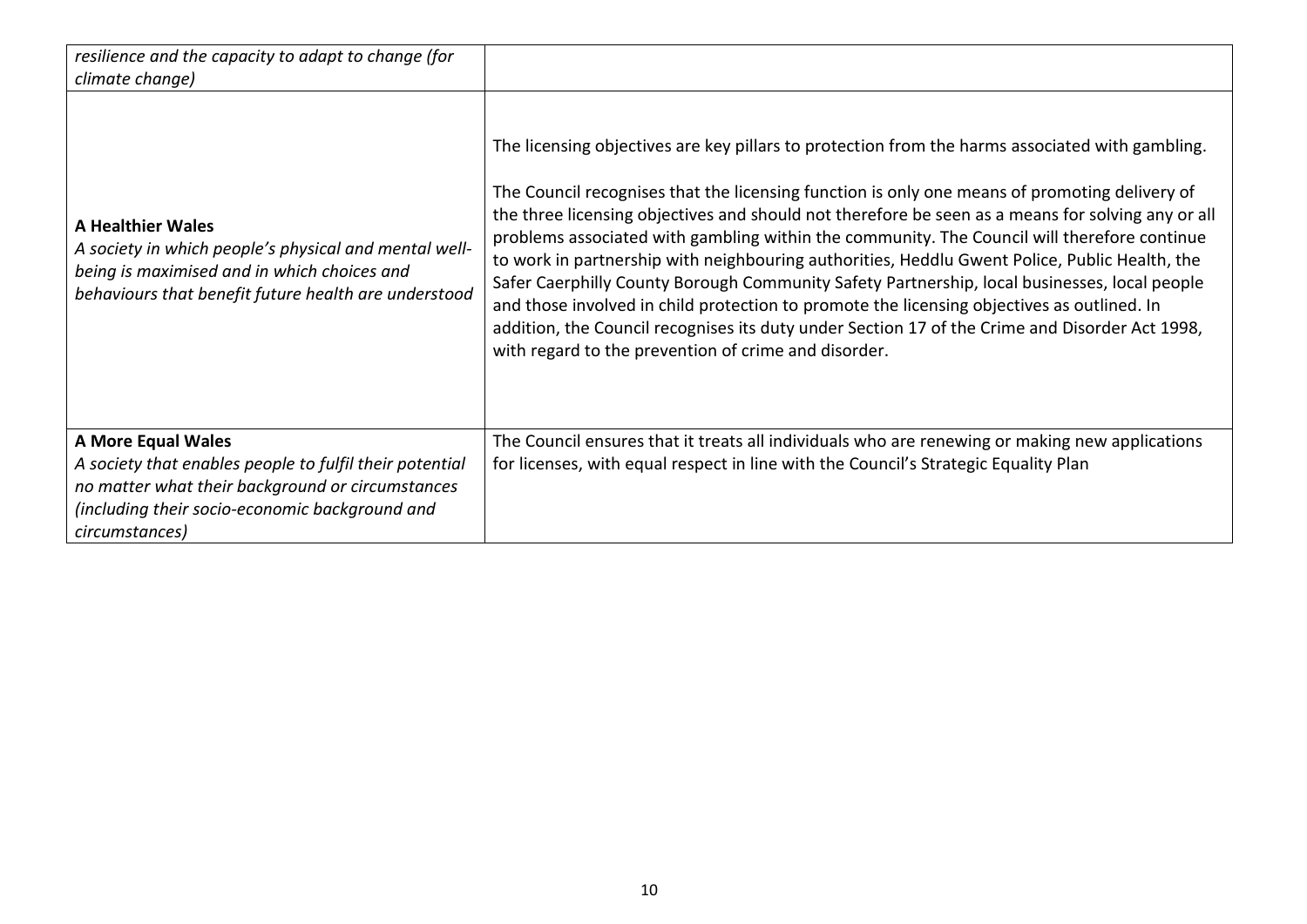| <b>Well-being Goals</b>                                                                                                                                                                                                                                             | Does the proposal maximise our contribution to the Well-being Goal and how?                                                                                                                                                                                                                                                                                                                                                                                                                    |
|---------------------------------------------------------------------------------------------------------------------------------------------------------------------------------------------------------------------------------------------------------------------|------------------------------------------------------------------------------------------------------------------------------------------------------------------------------------------------------------------------------------------------------------------------------------------------------------------------------------------------------------------------------------------------------------------------------------------------------------------------------------------------|
| A Wales of Cohesive Communities<br>Attractive, viable, safe and well-connected<br>communities                                                                                                                                                                       | N/A                                                                                                                                                                                                                                                                                                                                                                                                                                                                                            |
| A Wales of Vibrant Culture and Thriving Welsh<br>Language<br>A society that promotes and protects culture,<br>heritage and the Welsh language, and which<br>encourages people to participate in the arts, and<br>sports and recreation                              | Gambling can be a form or recreation and there are safeguards within the legislation and the<br>policy to ensure it is operated in line with the three licensing objectives.<br>Preventing gambling from being a source of crime or disorder, being associated with crime<br>or disorder or being used to support crime,<br>Ensuring that gambling is conducted in a fair and open way, and<br>Protecting children and other vulnerable persons from being harmed or exploited by<br>gambling. |
| A Globally Responsible Wales<br>A nation which, when doing anything to improve the<br>economic, social, environmental and cultural well-<br>being of Wales, takes account of whether doing such<br>a thing may make a positive contribution to global<br>well-being | N/A                                                                                                                                                                                                                                                                                                                                                                                                                                                                                            |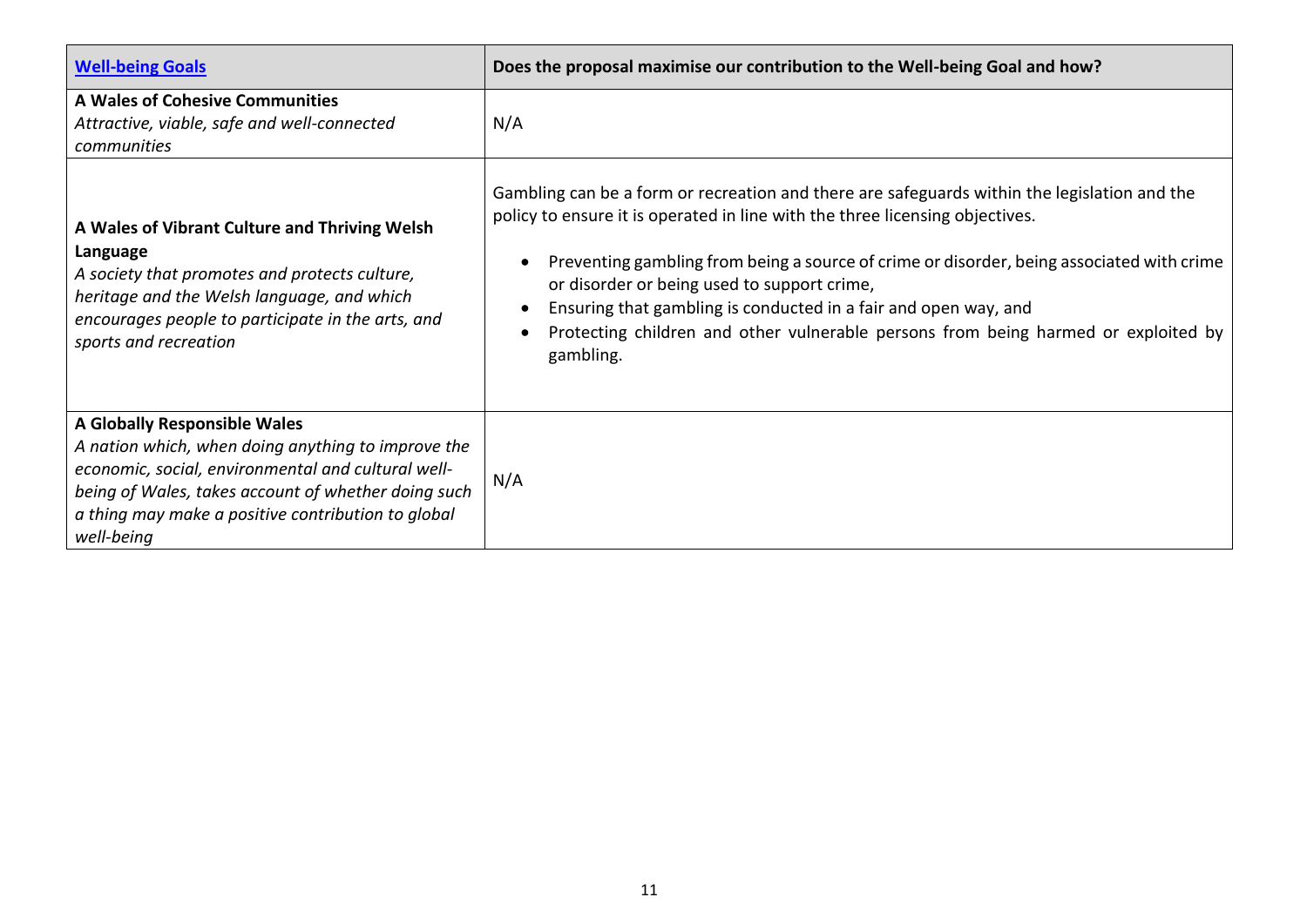#### *negative impact a proposal may have on opportunities to use the Welsh language and ensuring the Welsh language is treated no less favourably than the English language) insert link to WL Commissioners Policy Making Standards Guidance* **Requirement Does the proposal have any positive, negative or neutral impacts on the following and how? If there are negative impacts how will these be mitigated? What evidence has been used to support this view?** *e.g the WESP, TAN20, LDP,* Pupil Level Annual School Census **Links with Welsh Government's [Cymraeg 2050 Strategy](https://gov.wales/sites/default/files/publications/2018-12/cymraeg-2050-welsh-language-strategy.pdf) and CCBC's [Five Year Welsh Language Strategy](https://www.caerphilly.gov.uk/CaerphillyDocs/Equalities/Welsh-Language/WelsLanguageStrategy2017_22.aspx)  [2017-2022](https://www.caerphilly.gov.uk/CaerphillyDocs/Equalities/Welsh-Language/WelsLanguageStrategy2017_22.aspx) and the Language Profile** Positive Policy is bilingual **Compliance with the [Welsh Language](https://www.caerphilly.gov.uk/CaerphillyDocs/Equalities/ComplianceNotice.aspx)  [Standards.](https://www.caerphilly.gov.uk/CaerphillyDocs/Equalities/ComplianceNotice.aspx)**  *Specifically Standards 88 - 93* Positive Policy is bilingual **Opportunities to promote the Welsh language** *e.g. status, use of Welsh language services, use of Welsh in everyday life in work / community* Positive Policy is bilingual **Opportunities for persons to use the Welsh language** *e.g. staff, residents and visitors* Neutral impact. **Treating the Welsh language no less favourably than the English language** Positive Policy is bilingual

*(The Welsh Language Measure 2011 and the Welsh Language Standards require the Council to have 'due regard' for the positive or* 

**7a. Having considered the impacts above, how has the proposal been developed so that there are positive effects, or increased positive effects on (a) opportunities for persons to use the Welsh language, and b) treating the Welsh language no less favourably than the English language.**

The policy is completely bilingual and so the Welsh language has been treated no less favourably than the English language.

**7. Welsh Language (Wales) Measure 2011 and Welsh Language Standards**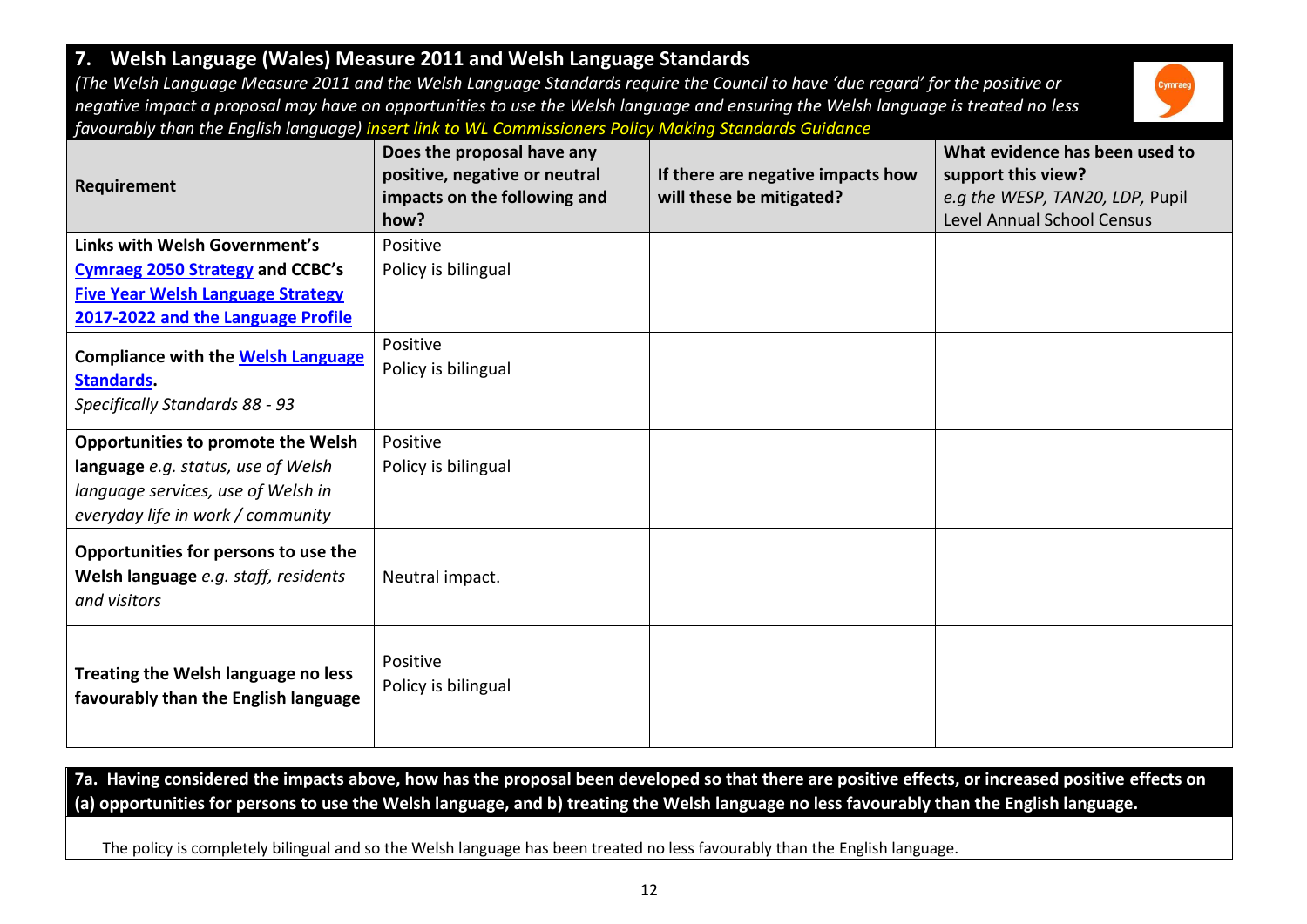## **8. Data and Information**

*(What data or other evidence has been used to inform the development of the proposal? Evidence may include the outcome of previous consultations, existing databases, pilot projects, review of customer complaints and compliments and or other service user feedback, national and regional data, academic publications and consultants' reports etc.)*

| Data/evidence                                                                                                                                                                                      | <b>Key relevant findings</b> | How has the data/evidence informed this                                                                                                   |
|----------------------------------------------------------------------------------------------------------------------------------------------------------------------------------------------------|------------------------------|-------------------------------------------------------------------------------------------------------------------------------------------|
| (Please provide link to report if appropriate)                                                                                                                                                     |                              | proposal?                                                                                                                                 |
| The policy has been in existence since 2007<br>when the Gambling Act 2005 was implemented.                                                                                                         |                              | The changes as a result of this review merely<br>provide information on licensing conditions in<br>one part of the policy with additional |
| The policy has been reviewed every three years<br>since then with consultation with relevant                                                                                                       |                              | information in order to increase understanding<br>and assist relevant parties.                                                            |
| stakeholders, responsible authorities (RA's) and<br>licensees each time.                                                                                                                           |                              | The model pool of conditions can be selected as                                                                                           |
| The draft policy for 2022 is generally unchanged<br>from the previous version other than revised<br>dates and contact details for RA's. The main                                                   |                              | required and appropriate and standardised<br>wording aids consistency in the sector.                                                      |
| change is an addition of annex 7 to the policy<br>which gives details of all licensing conditions.                                                                                                 |                              |                                                                                                                                           |
| There are three types of conditions. Mandatory<br>conditions that legislation dictates must be<br>applied, default conditions which are applied<br>unless an applicant asks for them to be removed |                              |                                                                                                                                           |
| and a pool of model conditions that may be<br>utilised by the applicant to demonstrate<br>compliance with the licensing objectives or an                                                           |                              |                                                                                                                                           |
| RA in order to ensure compliance etc.                                                                                                                                                              |                              |                                                                                                                                           |
|                                                                                                                                                                                                    |                              |                                                                                                                                           |
|                                                                                                                                                                                                    |                              |                                                                                                                                           |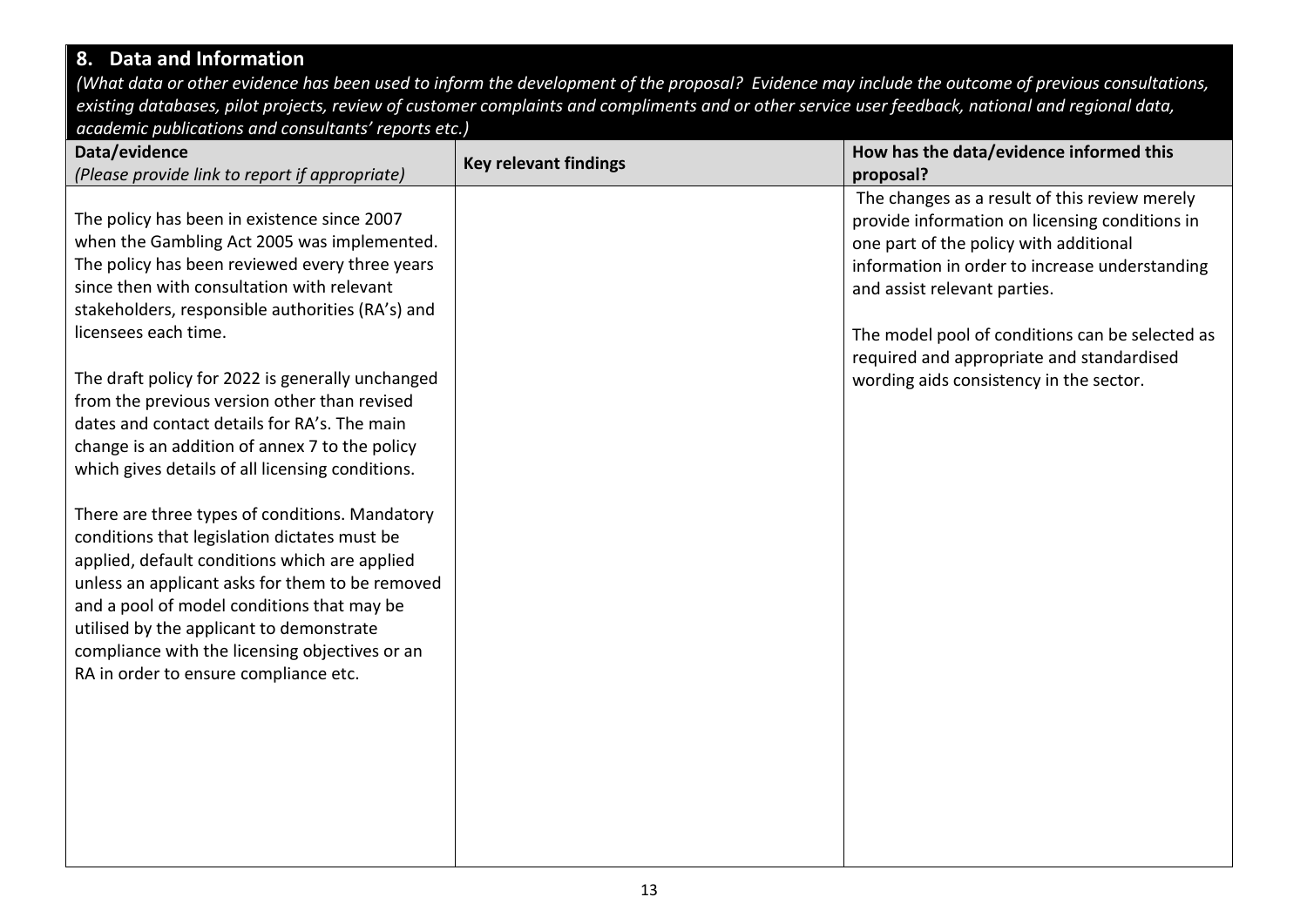**Were there any gaps identified in the evidence and data used to develop this proposal and how will these gaps be filled?**  *Details of further consultation can be included in Section 9.*

### **9. Consultation**

*(In some instances, there is a legal requirement to consult. In others, even where there is no legal obligation, there may be a legitimate expectation from people that a consultation will take place. Where it has been determined that consultation is required, [The Gunning Principles](https://www.consultationinstitute.org/the-gunning-principles-implications/) must be adhered to. Consider the [Consultation and Engagement](https://www.caerphilly.gov.uk/CaerphillyDocs/Consultations/Consultation-and-Engagement-Framework.aspx) Framework. Please note that this may need to be updated as the proposal develops and to strengthen the assessment.*

**Briefly describe any recent or planned consultations paying particular attention to evidencing the Gunning Principles.**

As required by statute relevant stakeholders have been consulted on the revised policy. Consultation took place between 8<sup>th</sup> October 2021 and 8<sup>th</sup> November 2021 via Microsoft forms and links to the revised policy on the CCBC website. Required consultees were emailed or written to by post to make them aware of the revisions and the link to the consultation itself.

The consultation questions were as follows

1.Do you feel that the proposed Statement of Licensing Policy is effective or ineffective in the way it deals with applications for premises licences for betting offices, adult gaming and family entertainment centres and when granting permits for gaming and gaming machines in clubs and pubs and small society lotteries?

2. Please give reasons for your answer and outline any changes to the policy that you feel would make it more effective.

At the end of the consultation period the authority received 2 responses.

As a result of the responses it is proposed information in relation to the National Gambling helpline number and website for Gamble Aware will be added to the information section within the council's policy.

The policy will also be considered by the Licensing & Gambling Committee on the 14<sup>th</sup> of December for comment prior to submission to Full Council on 26<sup>th</sup> January 2022.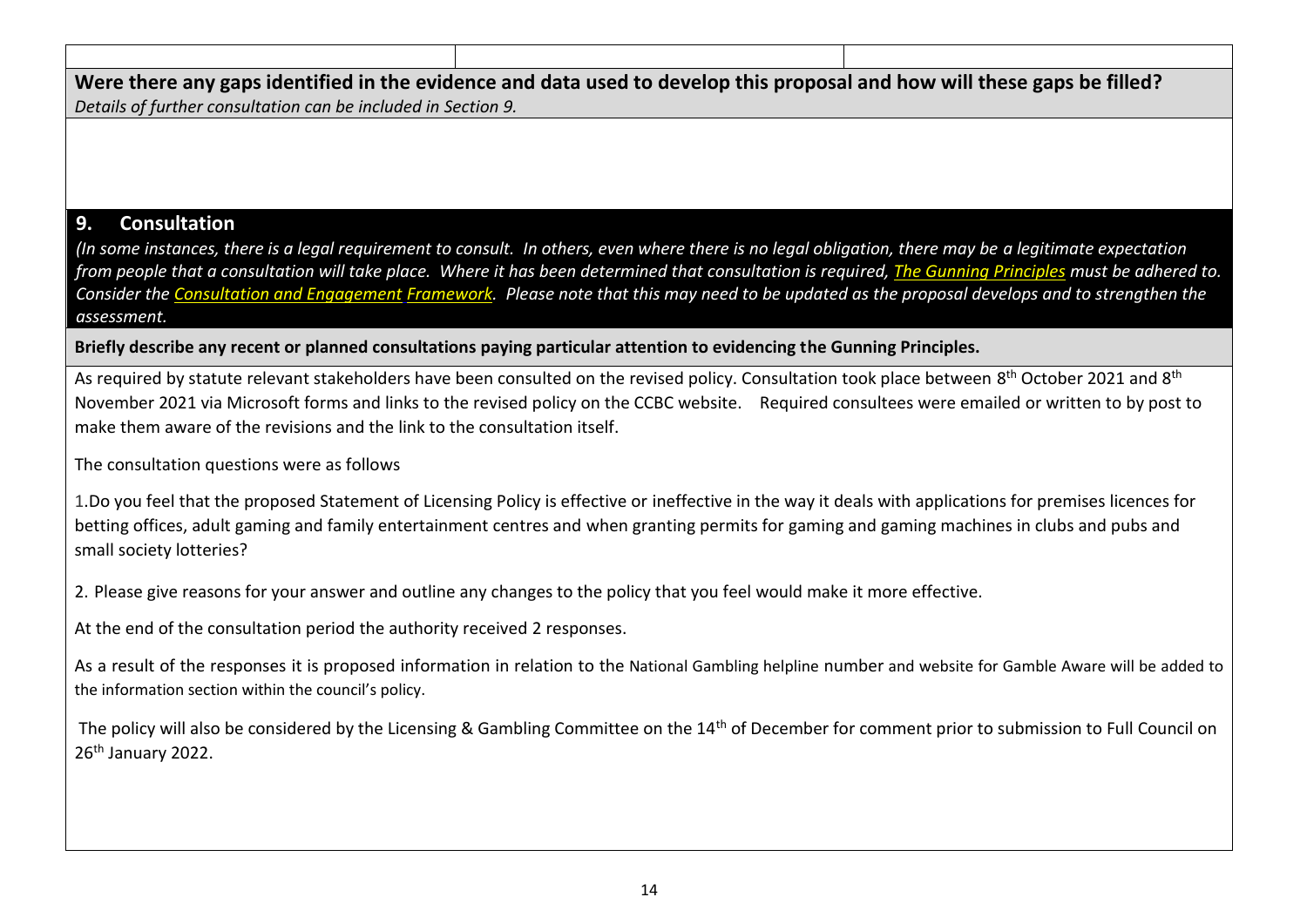| 10. Monitoring and Review                                                                                                  |                                                                                                                                                                                                                                   |
|----------------------------------------------------------------------------------------------------------------------------|-----------------------------------------------------------------------------------------------------------------------------------------------------------------------------------------------------------------------------------|
| How will the implementation and the impact<br>of the proposal be monitored, including<br>implementation of any amendments? | Any complaints, comments about the policy received will be considered and fed into the process at the<br>next review. Any issues of a serious matter can be dealt with via a revision before the next review date<br>if required. |
| What are the practical arrangements for<br>monitoring?                                                                     | All complaints about licensing matters are recorded and monitored.                                                                                                                                                                |
| How will the results of the monitoring be<br>used to develop future proposals?                                             | As above.                                                                                                                                                                                                                         |
| When is the proposal due to be reviewed?                                                                                   | Reviewed in winter 2024 ready for publication in January 2025                                                                                                                                                                     |
| Who is responsible for ensuring this<br>happens?                                                                           | <b>Licensing Manager</b>                                                                                                                                                                                                          |

# **11. Recommendation and Reasoning**

**X** Implement proposal with no amendments

Implement proposal taking account of the mitigating actions outlined

Reject the proposal due to disproportionate impact on equality, poverty and socio-economic disadvantage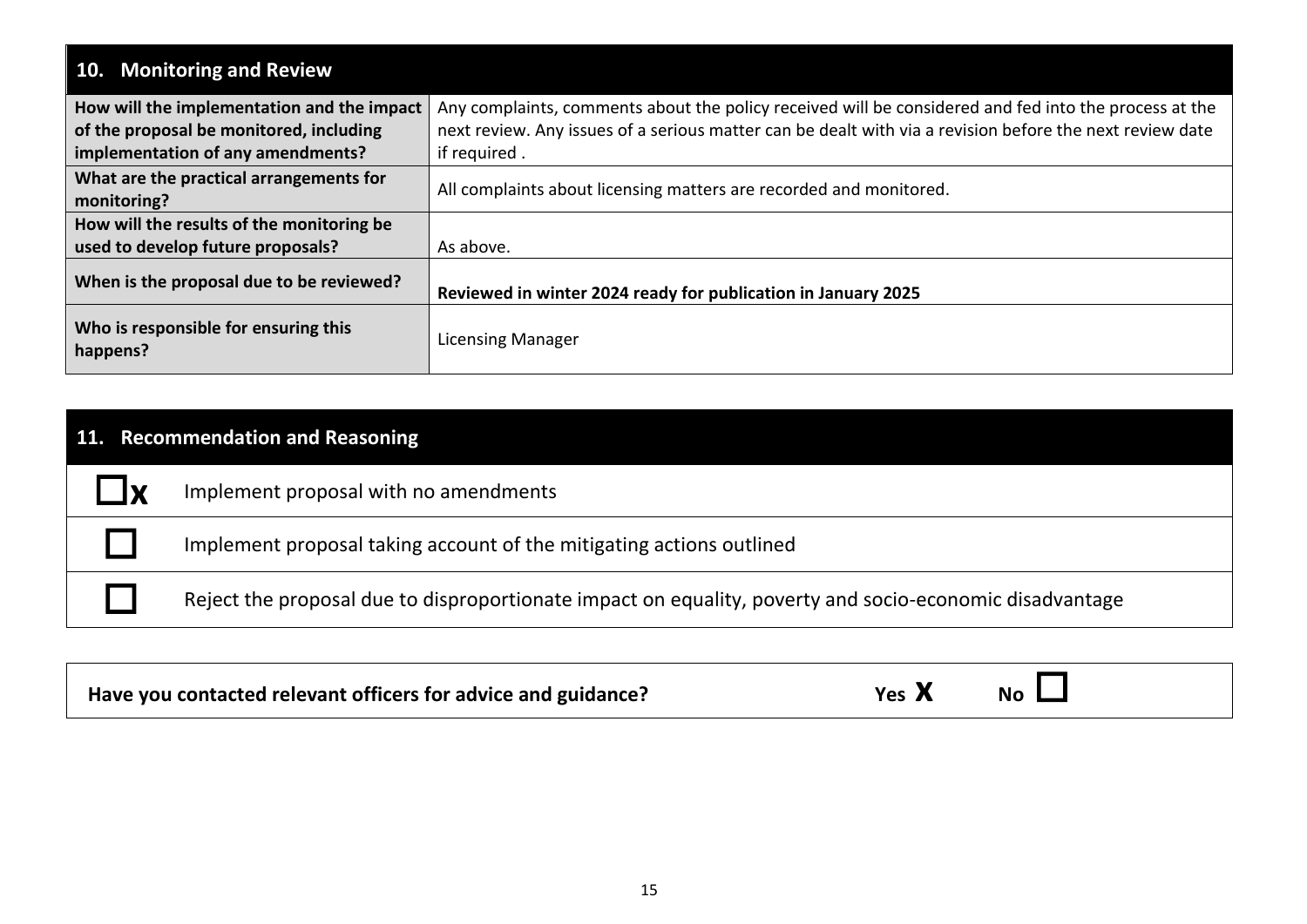### **12. Reason(s) for Recommendation**

*(Provide below a summary of the Integrated Impact Assessment. This summary should be included in the "Summary of Integrated Impact Assessment" section of the Corporate Report Template. The Integrated Impact Assessment should be published alongside the Report proposal).*

The changes to the policy as a result of this review are minor and merely provide information on licensing conditions in one part of the policy with additional information in order to increase understanding and assist relevant parties. The model pool of conditions can be selected as required and appropriate and standardised wording aids consistency in the sector. The UK Government is currently undertaking a review of the Gambling Act 2005 with a view to ensuring that the regulatory framework is fit for purpose within the digital age and can continue to meet its aims of protecting children and vulnerable people, prevent gambling related crime, and keep gambling fair and open. A White Paper is expected later this year which may result in legislative changes that will require a comprehensive review of the statement of principles in the near future. However, this will not avoid the statutory requirement to now review and publish a statement of principles for the next three-year period.

### **13. Version Control**

*(The IIA should be used in the early stages of the proposal development process. The IIA can be strengthened as time progresses to help shape the proposal. The Version Control section will act as an audit trail to evidence how the IIA has been developed over time)*

| <b>Version No.</b> | <b>Author</b> | <b>Brief description of the amendments/update</b> | <b>Revision Date</b> |
|--------------------|---------------|---------------------------------------------------|----------------------|
|                    |               |                                                   |                      |
|                    |               |                                                   |                      |
|                    |               |                                                   |                      |

| Integrated Impact Assessment Author |                                                   |  |
|-------------------------------------|---------------------------------------------------|--|
| Name:                               | Jacqui Morgan                                     |  |
| Job Title:                          | Trading Standards, Licensing & Registrars Manager |  |
| Date:                               | 10.11.21                                          |  |

|       | <b>Head of Service Approval</b> |
|-------|---------------------------------|
| Name: | Robert Hartshorn                |